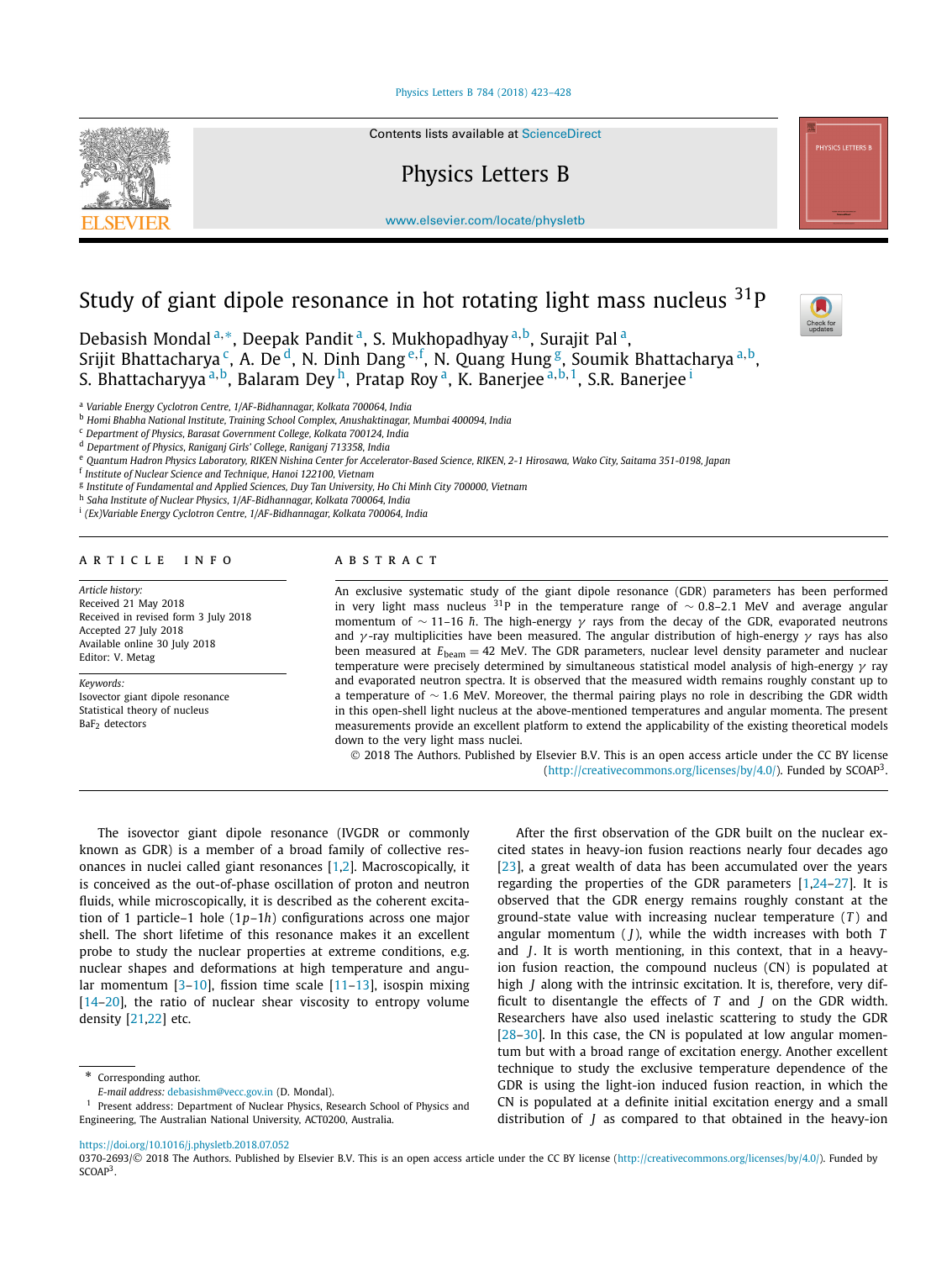reaction. Moreover, the average angular momentum remains much smaller than the critical angular momentum  $J_c = 0.6A^{5/6}$  [\[31\]](#page-4-0), above which the effect of *J* on the GDR width is observed. This technique has recently been utilized in a series of experiments [\[32–34\]](#page-4-0) to exclusively probe the variation of the GDR width with temperature. The main disadvantage of this technique is the presence of non-statistical bremsstrahlung radiation, which has to be properly accounted for.

Various models have been proposed to explain the observed increase in the GDR width with *T* and *J*. The thermal shape fluctuation model (TSFM), which was widely used to describe the experimental measurements, states that, at a given *T* and *J*, the GDR line shape is the superposition of the line shapes of an ensemble of nuclei having different deformations [\[35–39\]](#page-4-0). This model predicts the *J* dependence quite well. However, it deviates from the measured data at low as well as high temperatures. At low temperatures, it is observed that the GDR width remains at the ground-state value up to  $T \sim 1$  MeV and increases thereafter [\[33,](#page-4-0) [34\]](#page-4-0), whereas at high temperatures (*T >* 2*.*5 MeV) the width saturation of the GDR is still under debate [\[40–44\]](#page-4-0). In this context, it should be highlighted that, by including the thermal pairing in the TSFM calculations, the GDR width has recently been fairly well described at  $T < 1.5$  MeV in open-shell nuclei  $[45]$ . Interestingly, the microscopic phonon damping model (PDM) [\[46,47\]](#page-4-0), which states that the GDR width arises owing to the coupling of the GDR state to the non-collective *ph* states (quantal width) as well as *pp* and *hh* states (thermal width), describes the measured width quite well at both low and high *T* , where it predicts a saturation of the GDR width. Recently, a phenomenological model, called critical temperature included fluctuation model (CTFM), has been proposed [\[33\]](#page-4-0). According to this model, the GDR width remains constant up to a critical temperature and increases thereafter. This model also reproduces the GDR width at low as well as high *T* and *J* quite well [\[33,34,48,49\]](#page-4-0).

The conclusions drawn so far are mainly based on the experimental studies in medium and heavy mass nuclei in which the GDR strength is well concentrated. However, very few experiments exist below the mass  $A \sim 100$  [\[7,34,44,49–54\]](#page-4-0) and, especially below *A* ∼ 50 [\[55\]](#page-4-0), where the GDR is characterized by its own prominent features, e.g. configurational splitting [\[56\]](#page-4-0), isospin splitting [\[57,58\]](#page-4-0), etc. In this mass region there are some studies related to isospin mixing at high temperatures [\[14–20\]](#page-4-0) and Jacobi shape transitions [\[59–64\]](#page-4-0). However, an exclusive and systematic study of the variation of the GDR parameters with *T* and *J* is still absent.

In this Letter, we present the first exclusive study of the GDR width in *A*  $\sim$  30 mass region, utilizing the light-ion beam ( $\alpha$ ). The GDR and nuclear level density (NLD) parameters have been determined properly by simultaneous statistical model analysis of the measured high-energy *γ* ray and neutron spectra. The angular momentum of the CN has been determined by measuring the low-energy *γ* -ray multiplicities. The angular distribution of high-energy *γ* rays has been performed to determine the bremsstrahlung component. The present study provides an excellent testing ground for the existing theoretical models in their application down to very light-mass nuclei.

The experiments were performed at the Variable Energy Cyclotron Centre (VECC), Kolkata. A self-supporting 27Al target was bombarded with a pulsed <sup>4</sup>He beam of energies  $E_{\text{beam}} = 28, 35,$ 42 MeV from K-130 cyclotron. The initial excitation energies of the CN 31P were 34.1, 40.2, and 46.2 MeV, respectively. It should again be emphasized that, due to the availability of  $4$ He beam,  $31$ P could be populated below the critical angular momentum  $J_{\rm cr} = 19 \hbar [65]$  $J_{\rm cr} = 19 \hbar [65]$ for the Jacobi shape transition, already observed in the same nucleus [\[64\]](#page-4-0). In addition, the CN was populated just above the critical angular momentum  $J_c = 10.5 \hbar$  [\[31\]](#page-4-0). Therefore the effect of *J* 

on the GDR width is expected to show up. The high-energy *γ* rays from the decay of the GDR were measured by a part of the LAMBDA spectrometer (49 BaF<sub>2</sub> scintillators, each having dimensions of  $3.5 \times 3.5 \times 35$  cm<sup>3</sup>) [\[66\]](#page-5-0) placed at a distance of 50 cm from the target position at  $\theta = 90^\circ$  with respect to the beam direction. The *γ* -ray multiplicities were measured, in coincidence with the high-energy *γ* rays, with a 50-element multiplicity filter (BaF<sub>2</sub> scintillators, each having dimensions of  $3.5 \times 3.5 \times 5$  cm<sup>3</sup>) [\[67\]](#page-5-0). It was divided into two parts of 25 elements each and they were placed on the top and bottom of the target chamber in  $5 \times 5$ matrix at a distance of  $\sim$  5 cm from the target in a staggeredcastle type geometry. The multiplicity filter was also employed as a start trigger for the time of flight (TOF) measurement, which was used to reject the neutron background. As the energy of the GDR is relatively large for light nuclei, the yield of *γ* rays is small in the GDR region. Therefore, special cares were taken to suppress the background events, especially the cosmic backgrounds. The cyclotron rf time spectrum was recorded with respect to the multiplicity filter to minimize the random coincidences. The spectrometer was surrounded by a 10 cm thick passive lead shield to block the *γ* -ray backgrounds. The cosmic muons were rejected by using their hit-pattern in the highly granular LAMBDA array [\[66\]](#page-5-0). In addition, the data were recorded only when at least one detector of the LAMBDA array above a threshold of ∼ 4 MeV fired in coincidence with both the top and bottom multiplicity filters. This technique significantly reduces the background events. The angular distribution of high-energy  $\gamma$  rays was measured at  $\theta = 55^{\circ}$ , 90<sup>°</sup>, 125 $\degree$  for  $E_{\text{beam}} = 42$  MeV. In the off-line analysis different angularmomentum-gated high-energy *γ* spectra were reconstructed by the cluster summing technique  $[66]$ . The pile-up events were rejected by using the pulse shape discrimination (PSD) method performed by collecting the charge over two time gates of 50 ns (short gate) and 2 μs (long gate). The evaporated neutron energy spectra were measured, in coincidence with the *γ* -ray multiplicities, by using a liquid-scintillator-based neutron TOF detector  $[68]$  (5" diameter,  $5''$  length), which was placed at a distance of 150 cm from the target position and at an angle of 150◦ with respect to the beam direction. The PSD technique comprising of the TOF and zero cross-over time (ZCT) was utilized for the  $n - \gamma$  discrimination. The measured TOF spectra were converted to angular-momentumgated neutron energy spectra by taking the prompt *γ* peak as a time reference. The spectra were then converted from the laboratory frame to the center of mass (CM) frame. The typical energy resolution of the present set-up is of  $\sim$  17% at 1 MeV. The detailed energy-dependent neutron detection efficiency can be found in Ref. [\[68\]](#page-5-0).

The angular momentum of the CN was determined from the measured fold distribution (number of multiplicity detector fired in each event) by using the GEANT simulations. A detailed simulation was necessary to account for the data recording condition (top–bottom coincidence), which selects a slightly higher angular momentum space. A triangular distribution of *γ* -ray multiplicities was thrown with an adjustable peak and a width, which were determined by comparing the measured and simulated fold distributions. These are shown in Fig. [1](#page-2-0) along with the incident and different fold-gated angular momentum distributions. The details of this technique are described in Ref. [\[67\]](#page-5-0). The simulated angular momentum distributions were then incorporated in the statistical model code CASCADE  $[69]$ . As the isospin splitting is crucial for GDR in light nuclei, the statistical model analysis was performed by using a version of the CASCADE code, which was modified to incorporate the GDR as well as the isospin and parity quantum numbers [\[14,15\]](#page-4-0). The partial decay widths were calculated by us-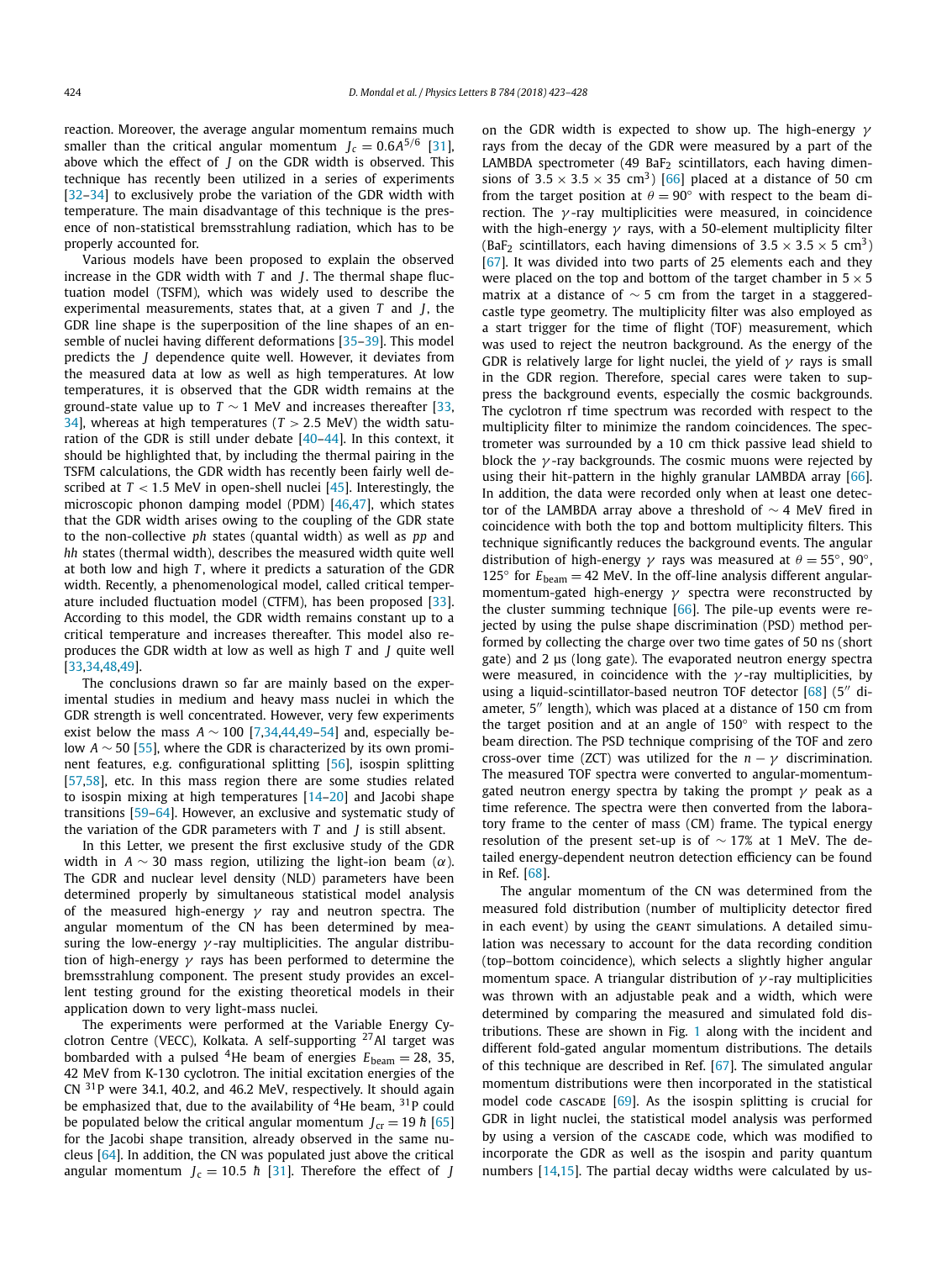<span id="page-2-0"></span>

**Fig. 1.** (a) Experimental (green symbols) and simulated (red line) fold distributions for  $31P$  populated at initial excitation energy of 46.2 MeV. (b) Incident and different fold-gated angular momentum distributions. (For interpretation of the colors in the figure(s), the reader is referred to the web version of this article.)



**Fig. 2.** Variation of  $a_1(E_\gamma)$  with the  $\gamma$  ray energy. The green solid circles are experimentally determined, while the red solid line is theoretically calculated for  $E_0 = 5.3$  MeV.

ing the reciprocity relation assuming a Lorentzian photoabsorption cross section in the inverse channel given by

$$
\sigma_{\rm abs}(E_{\gamma}) = \frac{4\pi e^2 \hbar}{m_{\rm p}c} \frac{NZ}{A} S_{\rm G} \frac{\Gamma_{\rm G} E_{\gamma}^2}{(E_{\gamma}^2 - E_{\rm G}^2)^2 + \Gamma_{\rm G}^2 E_{\gamma}^2},\tag{1}
$$

where *N* and *Z* are the neutron and proton numbers and  $m_p$  is the proton mass.  $S_G$ ,  $E_G$ , and  $\Gamma_G$  are the GDR fraction of total energy weighted dipole sum rule, the energy and the width, respectively. The variation of  $E_G$  along the decay cascade was properly taken care of. The GDR parameters were extracted by comparing the measured high-energy *γ* rays with the statistical model calculations along with a bremsstrahlung component parametrized as  $\sigma = \sigma_0 \exp(-E_\gamma/E_0)$  and folded with the response function of the LAMBDA array. At  $E_{\text{beam}} = 42$  MeV the slope parameter  $E_0$  was determined from the measured angular distribution of the highenergy *γ* rays, which is slightly forward peaked in the CM frame because of the non-statistical bremsstrahlung component. In the CM frame the *γ* ray angular distribution was assumed to have the form  $W(E_{\gamma}, \theta) = W_0(E_{\gamma})[1 + a_1(E_{\gamma})P_1(\cos \theta) + a_2(E_{\gamma})P_2(\cos \theta)].$ In the nucleon–nucleon frame of reference the bremsstrahlung was assumed to be isotropic and the slope parameter *E*<sup>0</sup> was determined by comparing the measured and calculated  $a_1(E_v)$  (Fig. 2). The extracted slope parameters were roughly consistent with the systematics  $E_0 = 1.1[(E_{\text{beam}} - V_{\text{c}})/A_{\text{p}}]^{0.72}$ , with  $V_{\text{c}}$  and  $A_{\text{p}}$  being the Coulomb barrier and projectile mass, respectively [\[70\]](#page-5-0). At other beam energies,  $E_0$  was guided by this prescription and the visual inspection of measured  $γ$  rays above  $E<sub>γ</sub>$  ~ 25 MeV. It should be emphasized here that the main ingredient of statistical model calculations is the NLD, which was properly determined in the



**Fig. 3.** Different fold-gated high-energy *γ* ray spectra (left panel) and the evaporated neutron energy spectra (right panel) for  $31P$ . The green solid symbols are experimentally measured spectra, while the red solid lines are the corresponding results of the statistical model calculations.

present study. In the CASCADE code, the level density was taken based on Fermi gas model given as

$$
\rho(E^*, J) = \frac{2J + 1}{12\Theta^{3/2}} \sqrt{a} \frac{\exp(2\sqrt{aU})}{U^2},
$$
\n(2)

where  $\Theta' = \Theta(1 + \delta_1 I^2 + \delta_2 I^4)$  is the deformable liquid drop moment of inertia;  $\Theta = 2I_r/\hbar^2$ ,  $I_r = 2/5MR^2$  is the rigid body moment of inertia and  $\delta_1$ ,  $\delta_2$  are the deformability coefficients. The quantity  $U = E^* - \Delta - E_{\text{rot}}$  is the intrinsic excitation energy with  $\Delta$  and  $E_{\text{rot}} = J(J + 1)/\Theta'$  being the pairing and rotational energies, respectively. The parameter *a* is the NLD parameter, which is proportional to the single particle density of states at the Fermi surface. According to the prescription by Ig-natyuk and Reisdorf [\[71,72\]](#page-5-0), the NLD parameter is given as  $a =$  $\tilde{a}(A)[1 + \frac{\Delta S}{U}(1 - exp(-\gamma U))]$ . Following Ref. [\[55\]](#page-4-0), in which, the authors performed a detailed study of NLD in light-mass nuclei, the asymptotic NLD parameter was taken as  $\tilde{a}(A) = 0.04543r_0^3 A +$  $0.1246r_0^2A^{\frac{2}{3}} + 0.1523r_0A^{\frac{1}{3}}$ . The numerical co-efficients for the surface and curvature terms are slightly different from those given by Reisdorf [\[72\]](#page-5-0). The shell damping factor  $\gamma$  is 0.054 MeV<sup>-1</sup> [\[73\]](#page-5-0) and the ground-state shell correction *S* is −2*.*23 MeV. As  $\tilde{a}$  depends on both temperature and angular momentum [\[73,74\]](#page-5-0), it was determined by varying the  $r_0$  parameter to match the measured neutron spectra. It should be emphasized that a given fold-gated high-energy *γ* and neutron spectra were analyzed simultaneously so that the GDR and the NLD parameters could be determined in a consistent way. The best-fit parameters were extracted by using the  $\chi^2$  minimization technique. The measured *γ* and neutron spectra along with the best-fit statistical model calculations are shown in Fig. 3. In order to emphasize the GDR region, the linearized spectra are shown in Fig. [4](#page-3-0) by using the quantity  $\sigma_{abs}^{\text{exp}}(E_{\gamma}) = \sigma_{abs}(E_{\gamma}) Y^{\text{exp}}(E_{\gamma}) / Y^{\text{cal}}(E_{\gamma}),$  where  $Y^{\text{exp}}(E_{\gamma})$ and  $Y^{cal}(E_{\gamma})$  are the experimental and the best-fit cascade spectra, whereas  $\sigma_{\text{abs}}(E_{\gamma})$  is the Lorentzian absorption cross section given by Eq. (1). The best-fit parameters are shown in Table [1.](#page-3-0) The temperature was calculated from the relation  $T = \sqrt{U'/a(U')}$ ,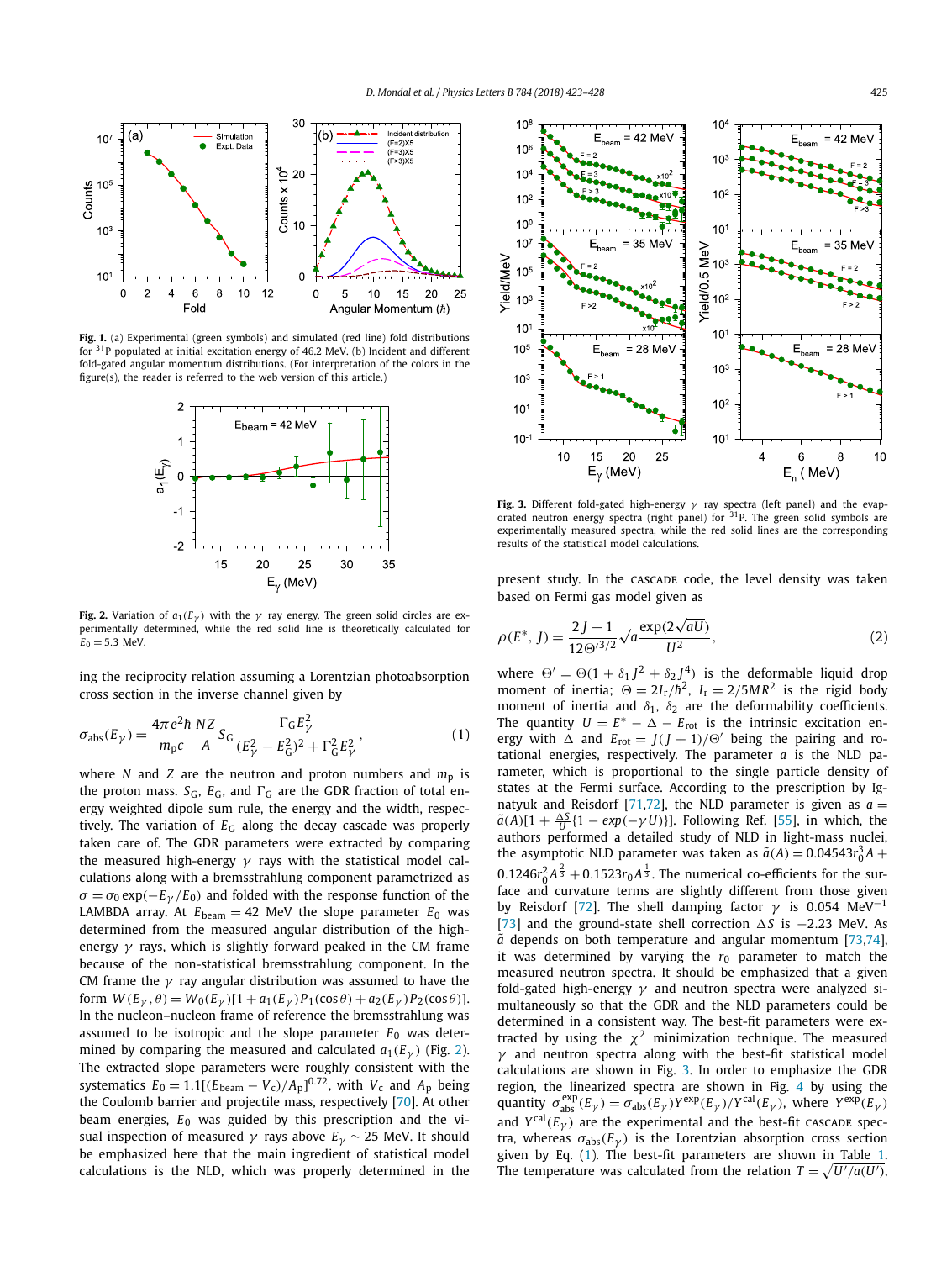<span id="page-3-0"></span>

| Table 1 |                                                                                                                         |  |
|---------|-------------------------------------------------------------------------------------------------------------------------|--|
|         | Experimental GDR, asymptotic NLD and bremsstrahlung slope parameters at the specified angular momenta and temperatures. |  |

| $E_{\text{beam}}$<br>MeV | $<$ 1 $>$<br>ħ | MeV         | ã<br>$MeV^{-1}$ | $E_G$<br>MeV | $\Gamma_{\rm G}$<br>MeV | $S_G$         | $E_0$<br>MeV |
|--------------------------|----------------|-------------|-----------------|--------------|-------------------------|---------------|--------------|
| 28                       | $12.2 + 4.2$   | $0.8 + 0.4$ | $4.7 + 0.2$     | $18.7 + 0.3$ | $7.4 + 0.7$             | $1.00 + 0.09$ | 4.3          |
| 35                       | $11.0 + 3.6$   | $1.8 + 0.2$ | $4.2 + 0.2$     | $17.1 + 0.3$ | $8.2 + 0.7$             | $0.90 + 0.08$ | 4.8          |
|                          | $13.4 + 4.3$   | $1.6 + 0.3$ | $4.2 + 0.2$     | $16.8 + 0.3$ | $7.7 + 0.7$             | $0.97 + 0.09$ | 4.8          |
| 42                       | $11.8 + 3.7$   | $2.1 + 0.2$ | $4.3 + 0.2$     | $17.5 + 0.2$ | $9.3 + 0.4$             | $1.00 + 0.05$ | 5.3          |
|                          | $13.5 \pm 4.1$ | $2.0 + 0.2$ | $4.0 + 0.2$     | $17.0 + 0.3$ | $8.9 + 0.7$             | $1.00 + 0.07$ | 5.0          |
|                          | $15.9 + 5.2$   | $1.7 + 0.3$ | $4.0 \pm 0.2$   | $17.8 + 0.3$ | $8.5 + 0.6$             | $1.00 + 0.08$ | 5.3          |



**Fig. 4.** Different fold-gated linearized *γ* ray spectra for 31P. The green solid symbols are experimentally measured  $\sigma_{abs}^{exp}(E_{\gamma})$  (see the text), while the red solid lines are the corresponding Lorentzians having the GDR parameters as shown in Table 1.

where  $U' = E^* - E_{\text{rot}} - E_G - \Delta$ . We remark here that, <sup>31</sup>P being a light nucleus, the GDR decay is predominantly from the CN and the averaging over the decay cascade reduces the temperature at the highest initial excitation energy by only 2%, which is well within the experimental errors estimated considering the uncertainties in NLD parameter, *J*, and *E*G.

It is interesting to note that the GDR built on the excited states of  $31P$  fully exhausts the dipole strength, i.e. the GDR remains very much collective in this light nucleus. Moreover, the energy of the GDR, except at the lowest temperature, remains roughly constant at around 17.5 MeV. The slightly higher value of  $E_G$  at the lowest temperature is due to a bit higher value of the NLD parameter required for fitting the neutron evaporation spectrum. We remark here that, the measured GDR energies are lower than the ground-state value of 19.3 MeV obtained by fitting the measured photoabsorption cross section with a single Lorentzian [\[75\]](#page-5-0). The GDR width, on the other hand, remains roughly constant at around 7.5 MeV up to *T* ∼ 1*.*6 MeV and gradually increases with *T* thereafter.

In Fig. 5 the measured GDR widths are compared with the results of calculations within different models and plotted as a function of *T*. As the measured angular momentum varies from 11.0–15.9  $\hbar$ , the calculations have been performed for  $J = 11.5$ and 15.5  $\hbar$ . Moreover, the results of calculations within the CTFM and PDM have also been shown for  $J = 0$   $\hbar$  to visualize the



**Fig. 5.** Comparison of the measured GDR width with predictions by different models as a function of *T* at  $J = 11.5$  *h*<sup> $\alpha$ </sup> (black dot-dashed line) and  $J = 15.5$  *h*<sup> $\alpha$ </sup> (blue solid line) (measured range of angular momentum). The red long-dashed lines in panels (c) and (d) are the predictions at  $J = 0$   $\hbar$ .

explicit *T* dependence. Within the TSFM (Fig. 5a), the GDR apparent line shape at a given *T* and *J* was calculated as the weighted average of the various line shapes corresponding to different nuclear deformations; the weight being the Boltzmann factor exp( $-F(β, γ', J)/T$ ), where  $β, γ'$  are the deformation parameters. The free energy *F* was calculated considering only the deformed liquid drop energy as  $31P$  is an open-shell nucleus and the effect of the shell correction is expected to be negligible above *T* ∼ 1*.*5 MeV [\[76\]](#page-5-0). It is obvious from Fig. 5a that the results of TSFM calculations overpredict the measured widths. As can also be seen from Fig. 5b, the phenomenological thermal shape fluctuation model (pTSFM) [\[31\]](#page-4-0) fails to reproduce the measured widths even after assuming the ground-state width of ∼ 3*.*8 MeV, which was taken for both  $120$ Sn and  $208$ Pb to describe the widths in these mass regions in Ref. [\[31\]](#page-4-0). Interestingly, the TSFM and pTSFM could describe the measured width above *T* ∼ 1*.*5 MeV in medium and heavy mass nuclei. However, in the light mass region, these two models are not able to describe the measured widths even up to *T* ∼ 2*.*1 MeV.

In Fig. 5c the CTFM calculations are presented. Within this model, the GDR width remains constant at the ground-state value up to a critical temperature  $T_c = 0.7 + 37.5/A$  due to the GDR induced fluctuation and increases thereafter. In these calculations the ground-state GDR width ( $\Gamma_{gs}$ ) for <sup>31</sup>P was taken as 7.5 MeV, which is a bit higher than the value of 6.3 MeV obtained by fitting the measured photoabsorption cross section with a single Lorentzian [\[75\]](#page-5-0). However, the viscous hydrodynamic model of Auerbach et al. [\[77\]](#page-5-0) yields  $\Gamma_{gs} = 7.5$  MeV and the measured data well below the critical temperature are also around this value. Hence  $\Gamma_{gs}$  was taken as 7.5 MeV. Interestingly, the CTFM reproduces the trend of measured GDR widths quite well with *Tc* of ∼ 1*.*9 MeV predicted by the systematics. It is also interesting to note that the effect of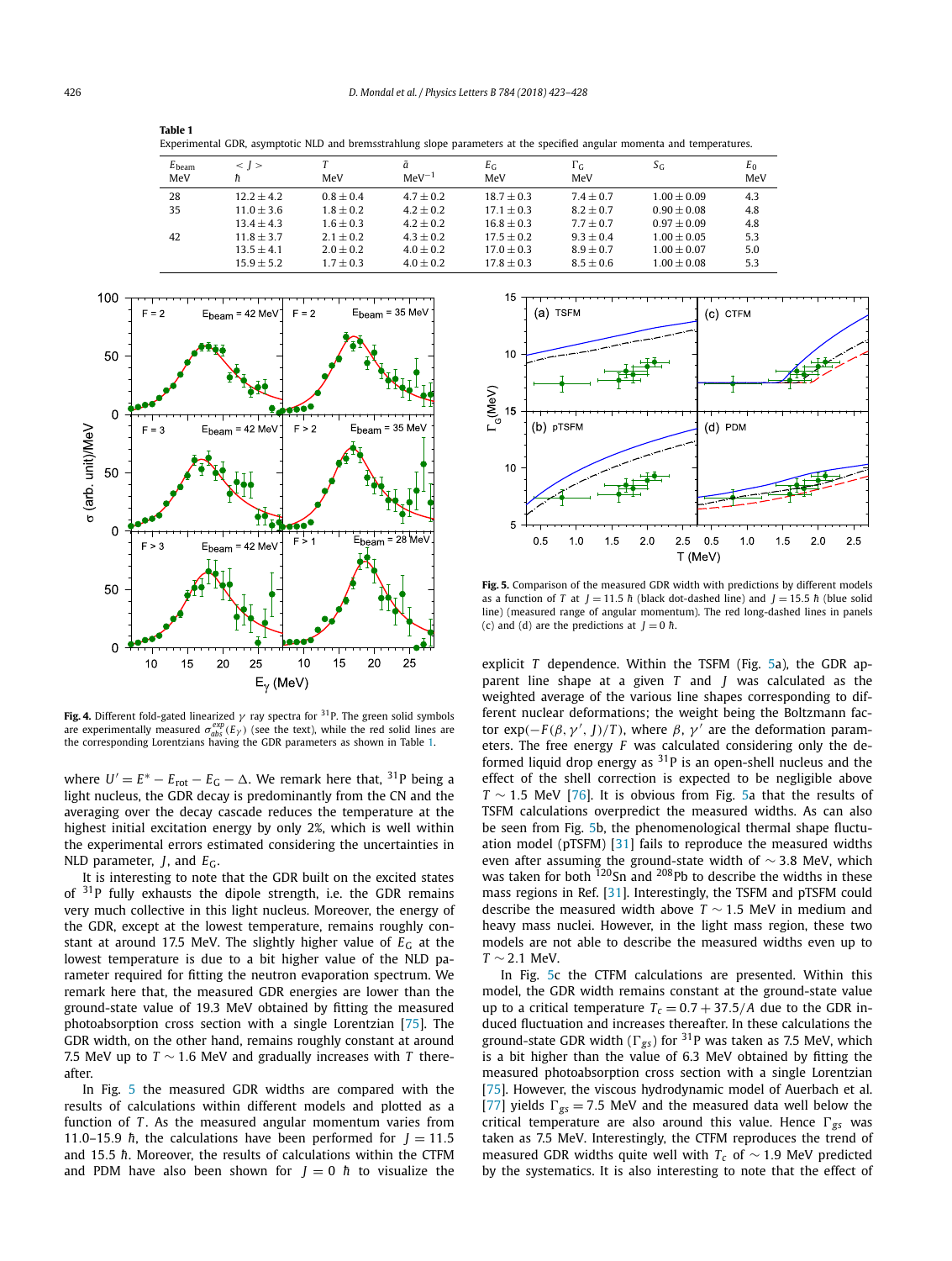<span id="page-4-0"></span>

Fig. 6. (a) Proton and (b) neutron pairing gaps as functions of temperature at different angular momenta calculated within BCS and BCS1 (see text).

*J* increases the GDR width from the ground-state value before the critical temperature.

The measured GDR widths are compared with the results of the microscopic PDM calculations performed as a function of *T* and *J* without the inclusion of thermal pairing (Fig. [5d](#page-3-0)). Regarding the latter, the calculations within the BCS theory as well as the BCS1 one, which includes the quasiparticle number fluctuation, at finite *T* and *J* [\[78\]](#page-5-0) were carried out. The parameters *G*<sub>Z</sub> for proton and *G*<sup>N</sup> for neutron pairing interactions were chosen so that the values of the corresponding pairing gaps ( $\Delta z$  and  $\Delta N$ ) at  $T=0$  are 2.3 MeV and 1.85 MeV, respectively, based on the odd–even mass differences. The results of calculations show that increasing *T* and *J* breaks the pairs so that no pairing gaps remain at *T >* 0*.*25 MeV and  $J > 11.5$  *h* (Fig. 6). This allows us to carry out the PDM calculations without thermal pairing. The single-particle energies for protons and neutrons were calculated within the deformed Wood– Saxon potentials with  $\beta = 0.1$  obtained by fitting the photoabsorption cross section using the prescription of Junghans et al. [\[79\]](#page-5-0). The two parameters  $F_1$  and  $F_2$  for the coupling of the GDR to the non-collective *ph* and *pp* (or *hh*) configurations, respectively, were chosen so that the width of the GDR obtained at  $T = 0$  and  $J = 0$   $\hbar$ is equal to around 6.3 MeV (the experimental ground-state GDR width), whereas its value at  $T = 0.8$  MeV and  $J = 11.5$   $\hbar$  matches the corresponding experimental data point. The values of these parameters are kept unchanged throughout the calculations at all *T* and *J*. The GDR energy at  $J = 0$   $\hbar$  is set equal to ground-state value of 19.3 MeV, whereas at  $J \neq 0$   $\hbar$  it is 18.0 MeV comparable to the experimental values. As the agreement between theory and experiment is fairly good, it could be inferred that, pairing plays no role in the present light nucleus, leaving only the effect of angular momentum on the GDR width in it. It should be highlighted here, that both CTFM and the PDM could describe the GDR width as a function of *T* and *J* for medium and heavy mass nuclei and present work points towards the universality of these models.

In summary, an exclusive, systematic measurement of the GDR parameters has been performed using the light-ion *α* beam in very light-mass nucleus  $31P$ . The angular momentum of the CN has been precisely determined by measuring the low-energy *γ* -ray multiplicities. The GDR, nuclear level density parameters and nuclear temperatures have been accurately determined from a simultaneous statistical model analysis of the measured high-energy *γ* spectra and the neutron spectra. The experimentally extracted widths remains roughly constant up to 1.6 MeV temperature and gradually increases thereafter. The measured widths could be described very well within the CTFM and PDM, thereby asserting their universality in describing GDR width as a function of temperature and angular momentum. Moreover, the paring gaps are found to vanish in the ranges of *T* and *J* considered in this experiment, therefore, have no effect on the measured GDR width contrary to that observed in medium and heavy open-shell nuclei.

#### **Acknowledgements**

The authors are thankful to VECC cyclotron staffs for smooth running of the accelerator during the experiment. The PDMrelated calculations were performed on the RIKEN HOKUSAI-GreatWave System and supported by the Vietnam National Foundation for Science and Technology Development under the Grant No. 103.04-2017.69.

#### **References**

- [1] M.N. Harakeh, A. van der Would, Giant Resonances: [Fundamental](http://refhub.elsevier.com/S0370-2693(18)30590-2/bib686172613031s1) High-Frequency Mode of Nuclear [Excitation,](http://refhub.elsevier.com/S0370-2693(18)30590-2/bib686172613031s1) Clarendon Press, Oxford, 2001.
- [2] P.F. Bortignon, A. Bracco, R.A. Broglia, Giant [Resonances:](http://refhub.elsevier.com/S0370-2693(18)30590-2/bib626F72743938s1) Nuclear Structure at Finite [Temperature,](http://refhub.elsevier.com/S0370-2693(18)30590-2/bib626F72743938s1) Harwood Academic Publishers, Amsterdam, 1998.
- [3] J.J. [Gaardhøje,](http://refhub.elsevier.com/S0370-2693(18)30590-2/bib676161723834s1) et al., Phys. Rev. Lett. 53 (1984) 148.
- [4] C.A. [Gossett,](http://refhub.elsevier.com/S0370-2693(18)30590-2/bib676F73733835s1) et al., Phys. Rev. Lett. 54 (1985) 1486.
- [5] D.R. [Chakrabarty,](http://refhub.elsevier.com/S0370-2693(18)30590-2/bib6368616B3837s1) et al., Phys. Rev. Lett. 58 (1987) 1092.
- [6] A. Stolk, et al., Phys. Rev. C 40 (1989) [R2454.](http://refhub.elsevier.com/S0370-2693(18)30590-2/bib73746F6C3839s1) [7] J.H. [Gundlach,](http://refhub.elsevier.com/S0370-2693(18)30590-2/bib67756E643930s1) et al., Phys. Rev. Lett. 65 (1990) 2523.
- 
- [8] R.F. [Noorman,](http://refhub.elsevier.com/S0370-2693(18)30590-2/bib6E6F6F723932s1) et al., Phys. Lett. B 292 (1992) 257.
- [9] J.P.S. van [Schagen,](http://refhub.elsevier.com/S0370-2693(18)30590-2/bib736368613933s1) et al., Phys. Lett. B 308 (1993) 231.
- [10] Deepak Pandit, et al., Phys. Rev. C 87 (2013) [044325.](http://refhub.elsevier.com/S0370-2693(18)30590-2/bib646565703133s1)
- [11] M. [Thoennessen,](http://refhub.elsevier.com/S0370-2693(18)30590-2/bib74686F653837s1) et al., Phys. Rev. Lett. 59 (1987) 2860.
- [12] P. Paul, et al., Annu. Rev. Nucl. Part. Sci. 44 [\(1994\)](http://refhub.elsevier.com/S0370-2693(18)30590-2/bib7061756C3934s1) 65.
- [13] I. [Diószegi,](http://refhub.elsevier.com/S0370-2693(18)30590-2/bib64656F733030s1) et al., Phys. Rev. C 63 (2000) 014611.
- [14] M.N. [Harakeh,](http://refhub.elsevier.com/S0370-2693(18)30590-2/bib686172613836s1) et al., Phys. Lett. B 176 (1986) 297.
- [15] J.A. Behr, et al., Phys. Rev. Lett. 70 [\(1993\)](http://refhub.elsevier.com/S0370-2693(18)30590-2/bib626568723933s1) 3201.
- [16] M. Kicińska-Habior, et al., Nucl. Phys. A 731 (2004) 138.
- [17] E. [Wójcik,](http://refhub.elsevier.com/S0370-2693(18)30590-2/bib776F6A633037s1) et al., Acta Phys. Pol. B 38 (2007) 1469.
- [18] A. Corsi, et al., Phys. Rev. C 84 (2011) [041304\(R\).](http://refhub.elsevier.com/S0370-2693(18)30590-2/bib636F72733131s1)
- [19] S. Ceruti, et al., Phys. Rev. Lett. 115 (2015) [222502.](http://refhub.elsevier.com/S0370-2693(18)30590-2/bib636572753135s1)
- [20] [Debasish](http://refhub.elsevier.com/S0370-2693(18)30590-2/bib646562613136s1) Mondal, et al., Phys. Lett. B 763 (2016) 422.
- [21] N.D. Dang, Phys. Rev. C 84 (2011) [034309.](http://refhub.elsevier.com/S0370-2693(18)30590-2/bib64616E673131s1)
- [22] [Debasish](http://refhub.elsevier.com/S0370-2693(18)30590-2/bib646562613137s1) Mondal, et al., Phys. Rev. Lett. 118 (2017) 192501.
- [23] J.O. [Newton,](http://refhub.elsevier.com/S0370-2693(18)30590-2/bib6E6577743831s1) et al., Phys. Rev. Lett. 46 (1981) 1383. [24] K.A. [Snover,](http://refhub.elsevier.com/S0370-2693(18)30590-2/bib736E6F763836s1) Annu. Rev. Nucl. Part. Sci. 36 (1986) 545.
- [25] J.J. [Gaardhøje,](http://refhub.elsevier.com/S0370-2693(18)30590-2/bib676161723932s1) Annu. Rev. Nucl. Part. Sci. 42 (1992) 483.
- [26] A. [Schiller,](http://refhub.elsevier.com/S0370-2693(18)30590-2/bib736368693037s1) et al., At. Data Nucl. Data Tables 93 (2007) 549.
- [27] D.R. [Chakrabarty,](http://refhub.elsevier.com/S0370-2693(18)30590-2/bib6368616B3136s1) et al., Eur. Phys. J. A 52 (2016) 143.
- [28] E. [Ramakrishnan,](http://refhub.elsevier.com/S0370-2693(18)30590-2/bib72616D613936s1) et al., Phys. Rev. Lett. 76 (1996) 2025.
- [29] T. [Baumann,](http://refhub.elsevier.com/S0370-2693(18)30590-2/bib6261756D3938s1) et al., Nucl. Phys. A 635 (1998) 428.
- [30] P. [Heckman,](http://refhub.elsevier.com/S0370-2693(18)30590-2/bib6865636B3033s1) et al., Phys. Lett. B 555 (2003) 43.
- [31] Dimitri [Kusnezov,](http://refhub.elsevier.com/S0370-2693(18)30590-2/bib6B75736E3938s1) et al., Phys. Rev. Lett. 81 (1998) 542.
- [32] S. [Mukhopadhyay,](http://refhub.elsevier.com/S0370-2693(18)30590-2/bib6D756B683132s1) et al., Phys. Lett. B 709 (2012) 9.
- [33] [Deepak](http://refhub.elsevier.com/S0370-2693(18)30590-2/bib646565703132s1) Pandit, et al., Phys. Lett. B 713 (2012) 434.
- [34] [Balaram](http://refhub.elsevier.com/S0370-2693(18)30590-2/bib62616C613134s1) Dey, et al., Phys. Lett. B 731 (2014) 92.
- [35] M. [Gallardo,](http://refhub.elsevier.com/S0370-2693(18)30590-2/bib67616C6C3837s1) et al., Phys. Lett. B 191 (1987) 222.
- [36] J.M. [Pacheco,](http://refhub.elsevier.com/S0370-2693(18)30590-2/bib706163683838s1) et al., Phys. Rev. Lett. 61 (1988) 294.
- [37] Y. [Alhassid,](http://refhub.elsevier.com/S0370-2693(18)30590-2/bib616C68613838s1) et al., Phys. Rev. Lett. 61 (1988) 1926. [38] O.E. [Ormand,](http://refhub.elsevier.com/S0370-2693(18)30590-2/bib6F726D613936s1) et al., Phys. Rev. Lett. 77 (1996) 607.
- [39] P. [Arumugam,](http://refhub.elsevier.com/S0370-2693(18)30590-2/bib6172756D3034s1) et al., Phys. Rev. C 69 (2004) 054313.
- [40] A. [Bracco,](http://refhub.elsevier.com/S0370-2693(18)30590-2/bib627261633839s1) et al., Phys. Rev. Lett. 62 (1989) 2080.
- [41] G. [Enders,](http://refhub.elsevier.com/S0370-2693(18)30590-2/bib656E64653932s1) et al., Phys. Rev. Lett. 69 (1992) 249.
- [42] M.P. Kelly, et al., Phys. Rev. Lett. 82 [\(1999\)](http://refhub.elsevier.com/S0370-2693(18)30590-2/bib6B656C6C3939s1) 3404.
- [43] O. [Wieland,](http://refhub.elsevier.com/S0370-2693(18)30590-2/bib7769656C3036s1) et al., Phys. Rev. Lett. 97 (2006) 012501.
- [44] M. [Ciemala,](http://refhub.elsevier.com/S0370-2693(18)30590-2/bib6369656D3135s1) et al., Phys. Rev. C 91 (2015) 054313.
- [45] A.K. Rhine Kumar, et al., Phys. Rev. C 91 (2015) [044305.](http://refhub.elsevier.com/S0370-2693(18)30590-2/bib7268696E3135s1)
- [46] N.D. Dang, et al., Phys. Rev. Lett. 80 [\(1998\)](http://refhub.elsevier.com/S0370-2693(18)30590-2/bib64616E673938s1) 4145.
- [47] N.D. Dang, et al., Nucl. Phys. A 636 [\(1998\)](http://refhub.elsevier.com/S0370-2693(18)30590-2/bib64696E683938s1) 427.
- [48] C. Ghosh, et al., Phys. Rev. C 94 (2016) [014318.](http://refhub.elsevier.com/S0370-2693(18)30590-2/bib67686F733136s1) [49] S. Ceruti, et al., Phys. Rev. C 95 (2017) [014312.](http://refhub.elsevier.com/S0370-2693(18)30590-2/bib636572753137s1)
- [50] M. Kicińska-Habior, et al., Phys. Rev. C 36 (1987) 612.
- [51] G. Viesti, et al., Phys. Rev. C 40 (1989) [R1570.](http://refhub.elsevier.com/S0370-2693(18)30590-2/bib766965733839s1)
- [52] M. Kicińska-Habior, et al., Phys. Rev. C 45 (1992) 569.
- [53] Z.M. Drebi, et al., Phys. Rev. C 52 [\(1995\)](http://refhub.elsevier.com/S0370-2693(18)30590-2/bib647265623935s1) 578.
- [54] S.K. Rathi, et al., Phys. Rev. C 67 (2003) [024603.](http://refhub.elsevier.com/S0370-2693(18)30590-2/bib726174683033s1)
- [55] M. Kicińska-Habior, et al., Phys. Rev. C 41 (1990) 2075.
- [56] R.A. [Eramzhyan,](http://refhub.elsevier.com/S0370-2693(18)30590-2/bib6572616D3836s1) et al., Phys. Rep. 136 (1986) 229.
- [57] S. [Fallieros,](http://refhub.elsevier.com/S0370-2693(18)30590-2/bib66616C6C3730s1) et al., Nucl. Phys. A 147 (1970) 593.
- [58] J.D. [Vergados,](http://refhub.elsevier.com/S0370-2693(18)30590-2/bib766572673735s1) Nucl. Phys. A 239 (1975) 271.
- [59] M. Kicińska-Habior, et al., Phys. Lett. B 308 (1993) 225.
- [60] A. Maj, et al., Nucl. Phys. A 731 [\(2004\)](http://refhub.elsevier.com/S0370-2693(18)30590-2/bib616D616A3034s1) 319.
- [61] M. [Kmiecik,](http://refhub.elsevier.com/S0370-2693(18)30590-2/bib6B6D69653035s1) et al., Acta Phys. Pol. B 36 (2005) 1169.
- [62] Deepak Pandit, et al., Phys. Rev. C 81 (2010), [061302\(R\).](http://refhub.elsevier.com/S0370-2693(18)30590-2/bib646565703130s1)
- [63] D.R. [Chakrabarty,](http://refhub.elsevier.com/S0370-2693(18)30590-2/bib6368616B3132s1) et al., Phys. Rev. C 85 (2012) 044619.
- [64] [Balaram](http://refhub.elsevier.com/S0370-2693(18)30590-2/bib62616C613138s1) Dey, et al., Phys. Rev. C 97 (2018) 014317.